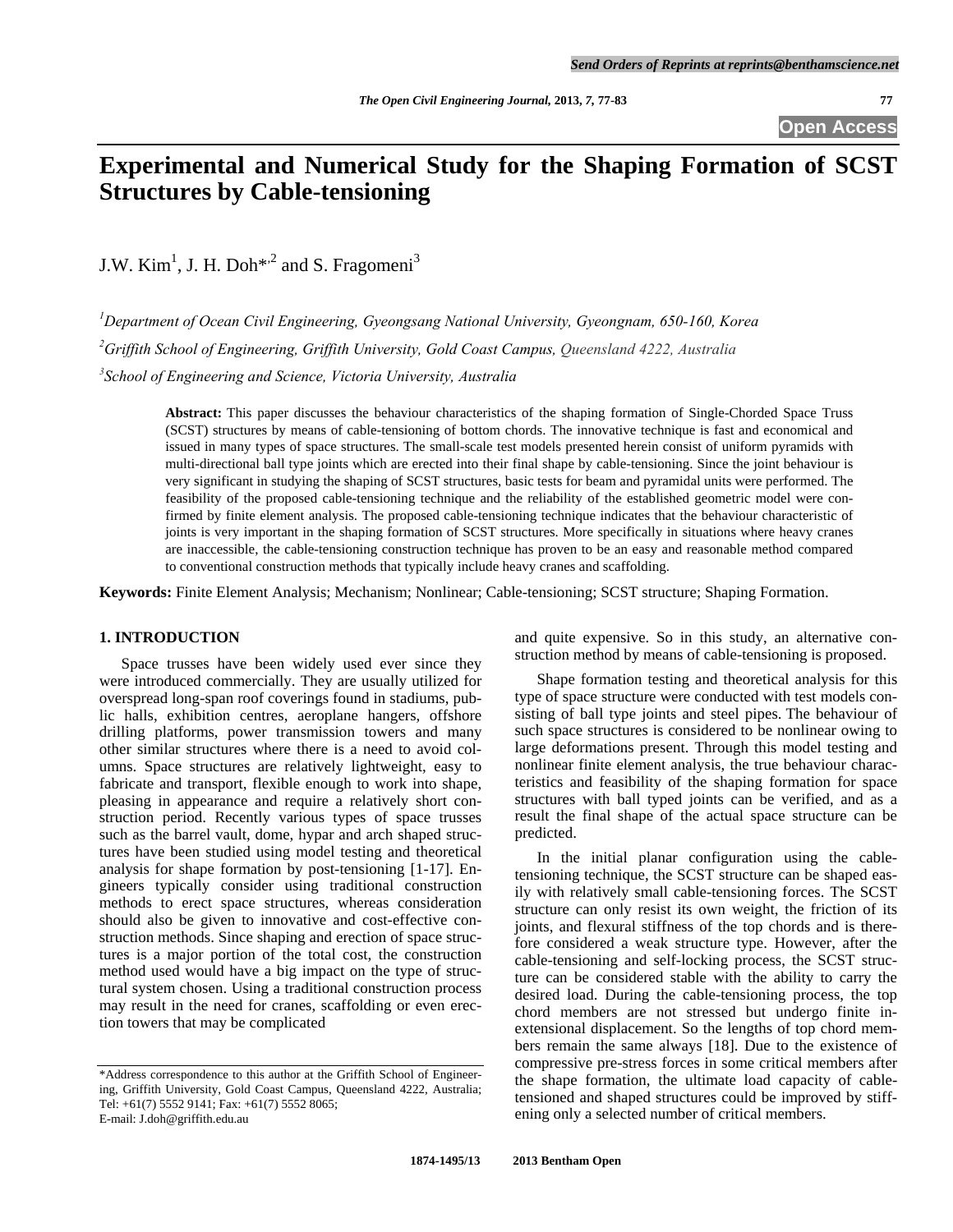Generally, because this type of SCST structure is subject to relatively small loading members of the structure are virtually not subjected to any deformation, and most of the deformation is attributed to the joint movement. As a result the behaviour characteristics of the joints are very important. Consequently experiments of beam and pyramidal units were performed to study the behaviour characteristics of the ball type joints, where the results could be used in the overall study of the shaping of SCST structures.

#### **2. PRINCIPLE OF CABLE-TENSIONING AND SHAPED SPACE STRUCTURE**

 Numerical analysis has been applied to predict the structural shape under certain geometric and material conditions such as length, height of structure, applied load, and required stress. Shape formation of a space structure by cabletensioning provides different results depending on the type of plan layout and gap size of chord members. The basic concept of the cable-tensioning technique in the SCST structure is shown in Fig. (**1**). Where, cable-tensioning forces are applied to the steel cables in the tubular shaped bottom chords. With time, the gap size decreases to zero, and the structure reaches the desired shape. The length  $L_i$  is the total length of bottom chord before cable-tensioning, and the length  $L_f$  is the total length of bottom chord after cabletensioning, and this length change  $\Delta L$  is simulated by applying a negative temperature load at the bottom chord.

#### **2.1. Shape Formation Principle**

 For a cable-tensioned and shaped space structure, a mechanism or near mechanism condition (flexure only in the top chords) must exist in its initial configuration, but no such mechanisms should exist in its final configuration. This requirement is necessary because the final configuration of the structure must be kinematically indeterminate to allow the final shape to be achieved with relatively small cabletensioning forces. In its final shape, the structure must be at least statically determinate to be stable and to carry external loads. In three-dimensional space, the mechanism condition of a cable-tensioned and shaped space structures can be satisfied from the following equation [1].

$$
R - S + M = 0
$$
; where  $R = b - (3j - r)$  Eq.(1)

where,  $R =$  degree of statical indeterminacy;  $S =$  number of independent pre-stress states that exist;  $M =$  number of independent mechanisms;  $b =$  total number of members;  $j =$  total number of joints; and  $r =$  number of restraints on the structure. Using this criterion, a mechanism condition for a cabletensioned and shaped structure can be expressed as: *M > 0*   $(R < 0, S = 0)$  in its initial planar layout, and  $M = 0$  ( $R \ge 0$ ,  $S \ge 0$  ) in its final space shape. The geometric compatibility condition between the initial and final configuration of a cable-tensioned and shaped space structure is that all the non-gap members remain the same length (only small deflection without large strain) during the shape formation process. This test model satisfies the mechanism condition and geometric compatibility condition, which is required in the shape formation using the cable-tensioning technique.

## **3. TEST OF BEAM AND PYRAMIDAL UNITS FOR THE SCST STRUCTURE**

 The beam test model to investigate the behaviour of a typical ball typed joint is shown in Fig. (**2**). The beam members were made of 76×5.5 *mm* circular hollow section (CHS) steel tubes with lengths of 1,000 *mm*, with the tubes con-



**Fig. (1).** Shape formation of SCST structure: (**a**) Before cable-tensioning in bottom chord; (**b**) After cable-tensioning in bottom chord.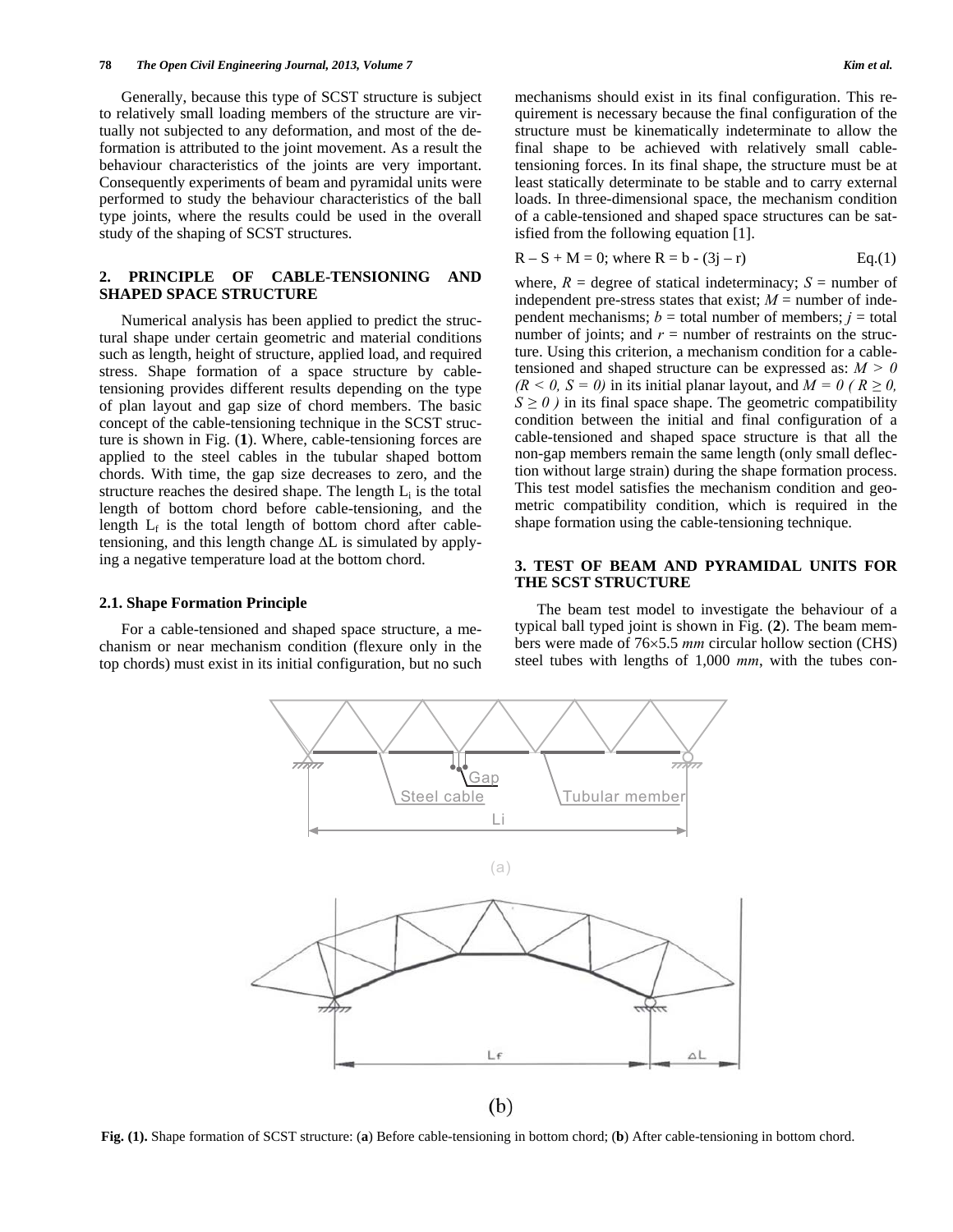nected with a ball typed joint system. The properties of the steel beams were as follows: Young's modulus *E* = 200 *GPa*, Poisson's ratio  $v = 0.3$ , and the yield strength  $\sigma_v = 350$ *MPa*. The test results were used to understand the nonlinear characteristics of the shape formation in the SCST structure.

 The full size scaled test model of the pyramidal unit is shown in Fig. (**3**). This basic pyramidal unit model is a significant representation of the space structure, since the mechanism exists, with small loading applied, and large deformation could be shown. Joint A has a horizontal and vertical support condition and Joint C has a vertical support condition only. The applied load at Joint C is shown with the arrow notation. All members in the pyramidal unit were made of 765.5 *mm* circular hollow section (CHS) steel tubes with lengths of 2,250 *mm* and  $\sigma_v = 350$  *MPa*. As shown in Fig. (**3**), all the members were connected with the ball typed joint system. The load-deformation test was carried out on a strong floor, with loading provided through a hydraulic jack at Joint C toward the Joint A (along the direction A-C). The hand-operated hydraulic jack was connected to a load cell devise.

### **4. LAYOUTS OF EXPERIMENTAL MODELS FOR SHAPING FORMATION**

 As shown in Fig. (**4**), the space structures that are represented by the basic experimental model are the arch (Fig. **4a**) and dome (Fig. **4b**) shaped space structures. These structures are a three-dimensional type, with each pyramidal unit consisting of circular hollow sections (CHS), with the details of the bottom chord are described the Fig. (**4c**). The Young's modulus is taken as 136 *GPa*, Poisson's ratio and yield strength is 0.3 and 334 *MPa*.

#### **5. NONLINEAR ANALYSIS FOR TEST MODELS**

 A finite element simulation of the shape formation must represent the practical procedure exactly. In such an analysis, the important design consideration is how to model the closing of the bottom chord gaps. In reality, the bottom chord is composed of separate bottom chord members connected by a continuous strand for cable-tensioning. The strand is located inside the bottom chord tubes and passed through the joints. In the finite-element analysis used, the



Fig. (2). Beam test for Space Structure.



**Fig. (3).** Pyramidal unit test for space structure.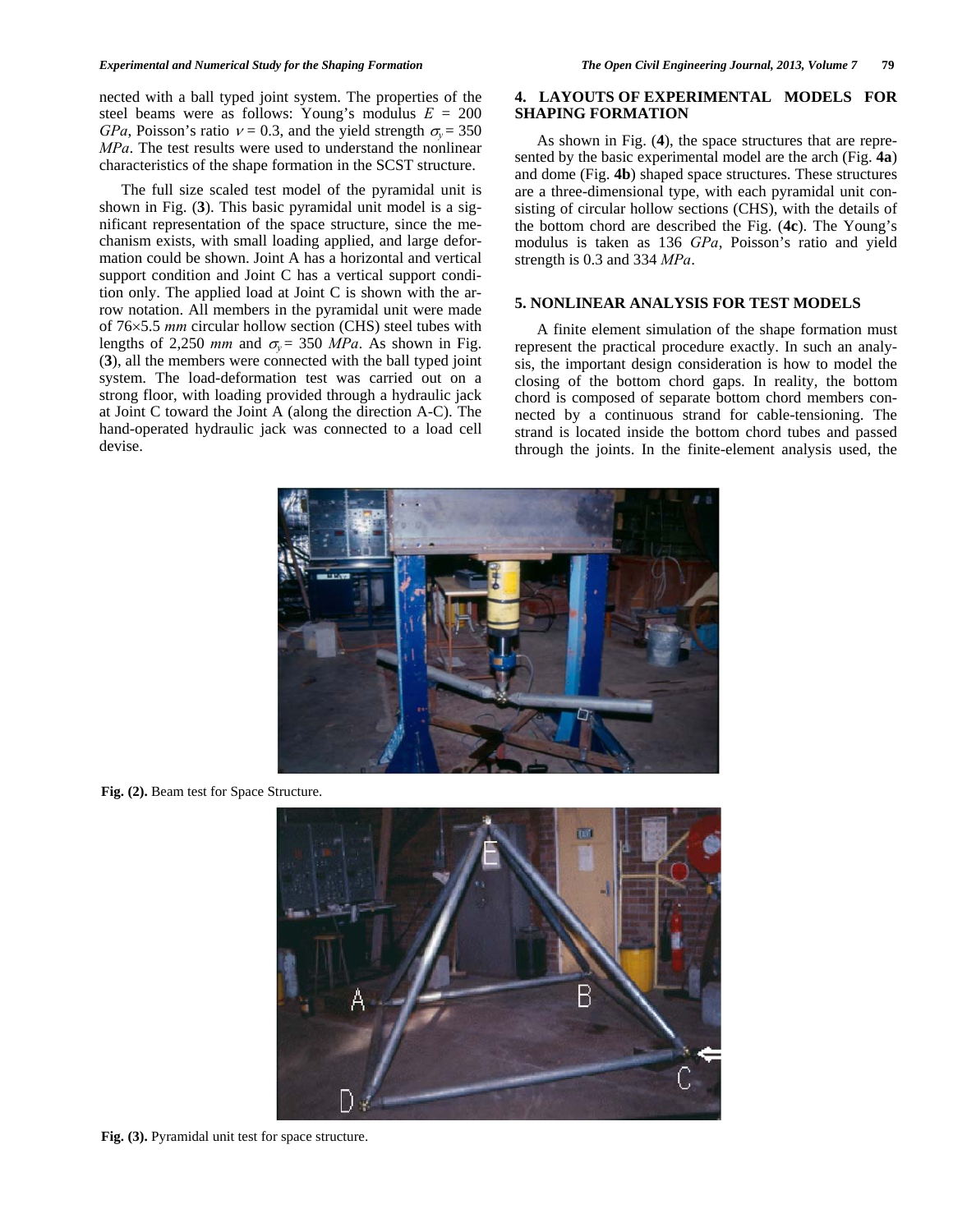

 $(a)$ 

**Fig. (4a).** Layout of Experimental Model for arch shaped space structure.



**Fig. (4b).** Layout of experimental model for dome shaped space structure.



**Fig. (4c).** Layout of detailed bottom chord.

closing of the bottom chord gaps were simulated by element shortening caused by a negative temperature load. In considering the nonlinear characteristic structural behaviour, the commercial tool MIDAS [17] is used with the rod element. The analysis was performed using the geometric non-linear analysis as the shape formation process induces large deformations. The deformed shape for arch and dome shaped space structures are shown in Fig. (**5**). When the final space shape is determined, the cable-tensioning forces and induced stresses in each member of space structure can be obtained. These desired space shape can be formed using these predicted cable-tensioning forces, and induced stresses.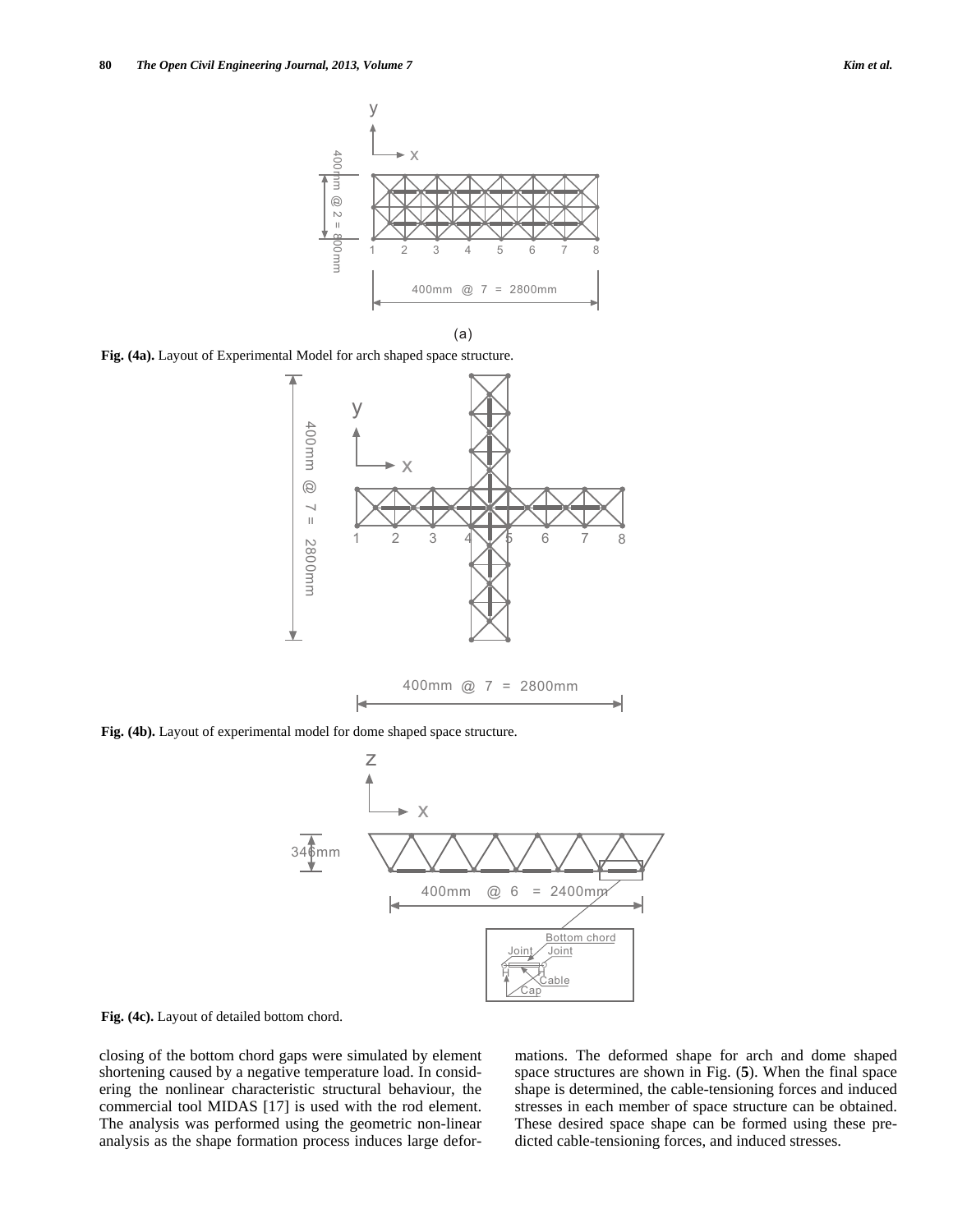

**Fig. (5).** Shaping of space structure deformed by nonlinear finite element analysis: (**a**) Deformed shape of arch shaped space structure;(**b**) Initial shape of dome shaped structure; (**c**) Deformed shape of dome shaped structure.

 The experimental models were assembled on the floor by connecting the prefabricated pyramidal units, this model consist of a Circular Hollow Section (CHS) with multidirectional joints. And the size of gaps in bottom chord was closely related to the desired shape of space structure. Using the cable-tensioning technique described, the gaps of bottom chords were closed and space structure was formed into its required final shape. Consequently when the gap was completely closed between each joint of the bottom chord (i.e. there were no gaps in bottom chords), the cable-tensioning process was completed. Finally deformed arch and dome shaped space structures with including the cable-tensioning process is shown in Fig. (**8**).

### **6. RESULTS OF EXPERIMENTS ON SHAPE FOR-MATION**

 The beam and the pyramidal units in Figs (**2** & **3**) were tested and the results of the beam test described are given in Fig. (**6**). It indicates that the relationship between the load and displacement was nonlinear, although the initial portion can be considered as linear. This initial linear curve was modelled correctly theoretically using the finite element analysis. For the pyramidal unit, the behaviour characteristic for load-displacement of each joint is shown in Fig. (**7**). The load-displacement characteristics of lengths AC and BC are found to be a nonlinear, and the load-vertical displacement characteristic of the in-plane free joint D is also nonlinear. All of the deformation in the pyramidal unit subjected to a small load, originated from the joint deformation rather than the members. Consequently, when the forces were applied to the beam and pyramidal unit, though the forces are small within the yielding strength, nonlinear behaviour is evident in the experimental models. With these results, we can assume that the nonlinear behaviour of test models are induced with the behaviour of ball typed joint. Fig. (**9**) gives the results of the shape formation of the space structure tested with the experimental structure shown in Fig. (**8**). The values obtained from the nonlinear finite element analysis show closer agreement to experimental values than the values obtained by linear analysis. Therefore, the nonlinear analysis should be performed when estimating the final shape of a space structure, with a cable-tensioning load required to form a ball type jointed space structure. The SCST structure can only be given a small load shaping formation, due to the induced force in the members being relatively small where the member nearly has no deformation shaping formation. Consequently, the behaviour characteristic of the joint in shaping for the space structure is more significant than that of any other member element, namely the nonlinear deformation characteristic depends on the behaviour of the joint.

 Generally in this shape formation investigation, some discrepancies between theory and test results exist, which in part is due to the geometric imperfections of the member and the rotations and slippage of joints in the test model. Al-



**Fig. (6).** Behaviour characteristic of joint in beam test.



**Fig. (7).** Relationship between applied load and displacement of pyramidal unit.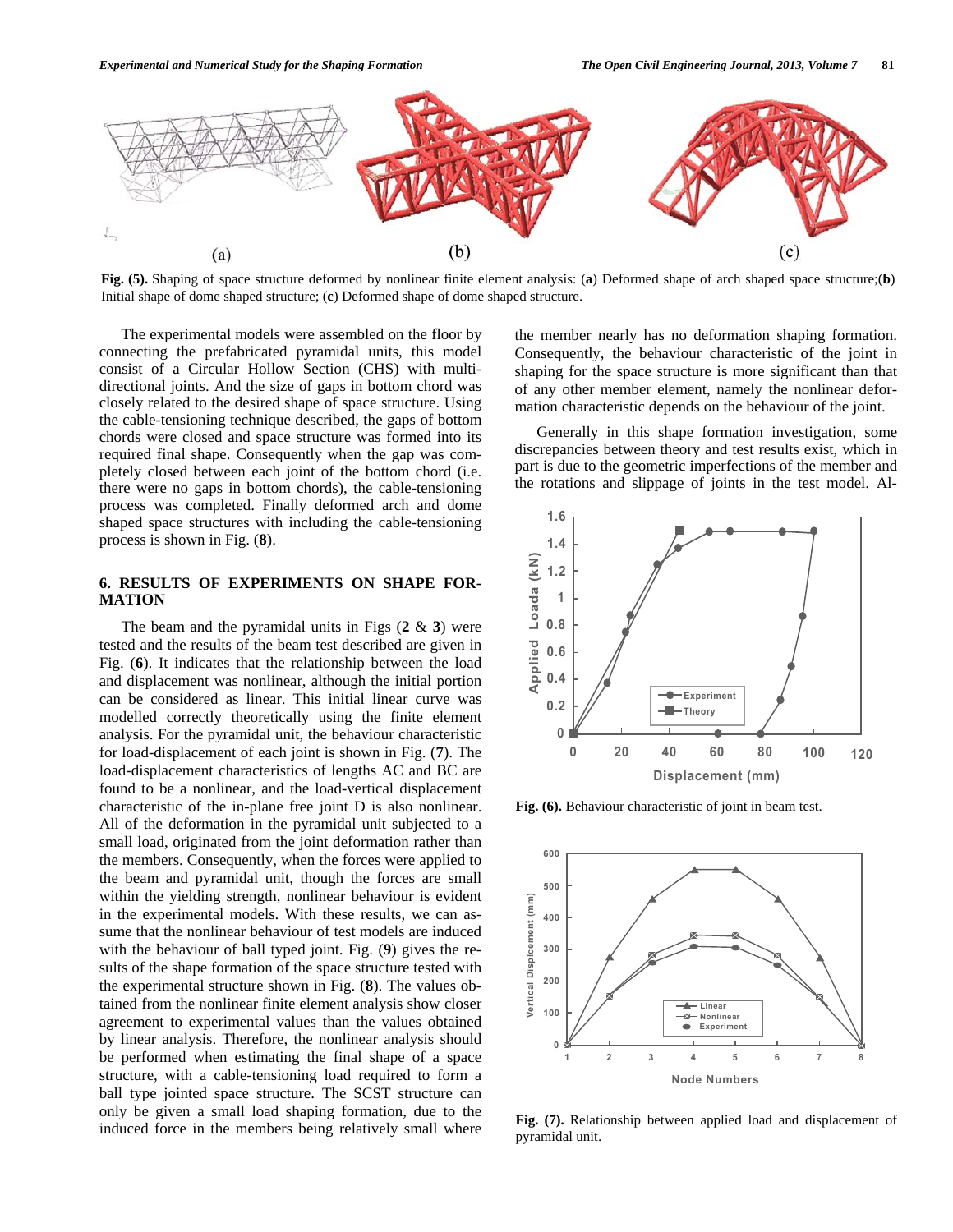

**Fig. (8a)** Deformed shape of arch shaped space structure by cabletensioning.



**Fig. (8b)** Deformed shape of dome shaped space structure by cable-tensioning.



**Fig. (8c)** Ball typed Joint connection and gap size of space structure.

though these imperfections affect the structural behaviour of the shaping formation, it should be noted most of these factors are not considered in detail in the finite-element model. Consequently to improve the efficiency of the finite-element method for simulating the structural behaviour of shape formation of space structure, further research is necessary.



**Fig. (9).** Shaping characteristic of SCST space structure.

### **7. CONCLUSIONS**

 Through the shaping formation experiments and the nonlinear finite element analysis for ball type jointed SCST structures, the following conclusions can be drawn:

- 1) The test results in the beam and pyramidal units show nonlinear behaviour, meaning that joint behaviour is very important in the investigation of the shaping process.
- 2) In shape formation of arch and dome shaped space structures, nonlinear behaviours are evident, owing to its behaviour of joint.
- 3) The shape formation of a space structure with ball type joint is possible by cable-tensioning, and can be considered an economic and time saving construction technique compared to conventional techniques that use large cranes or scaffolding for erection.
- 4) The nonlinear finite element analysis method can be used for predicting the final space shape and the cable-tensioning forces of the shape formation of ball type jointed space structure.

# **CONFLICT OF INTEREST**

 The author(s) confirm that this article content has no conflicts of interest.

#### **ACKNOWLEDGEMENT**

None declared.

#### **REFERENCES**

- [1] C. R. Calladine, "Buckminster fuller's tensegrity struct. and clerk maxwell's rule for the construction of stiff frames", *Int. J. Solids Struct.,* vol. 14, no. 3, pp. 161-172, 1978.
- [2] M. J. Clarke, and G. J. Hancock, "Test and nonlinear analysis of small-scale stressed-arch frames", *J. Struct. Eng., ASCE*, vol. 121, no. 2, pp. 187-200, 1995.
- [3] G. Dehdashti, and L. C. Schmidt, "Dome-shaped space trusses formed by means of post-tensioning", *J. Struct. Eng., ASCE*, vol. 122, no. 10, pp. 1240-1245, 1996.